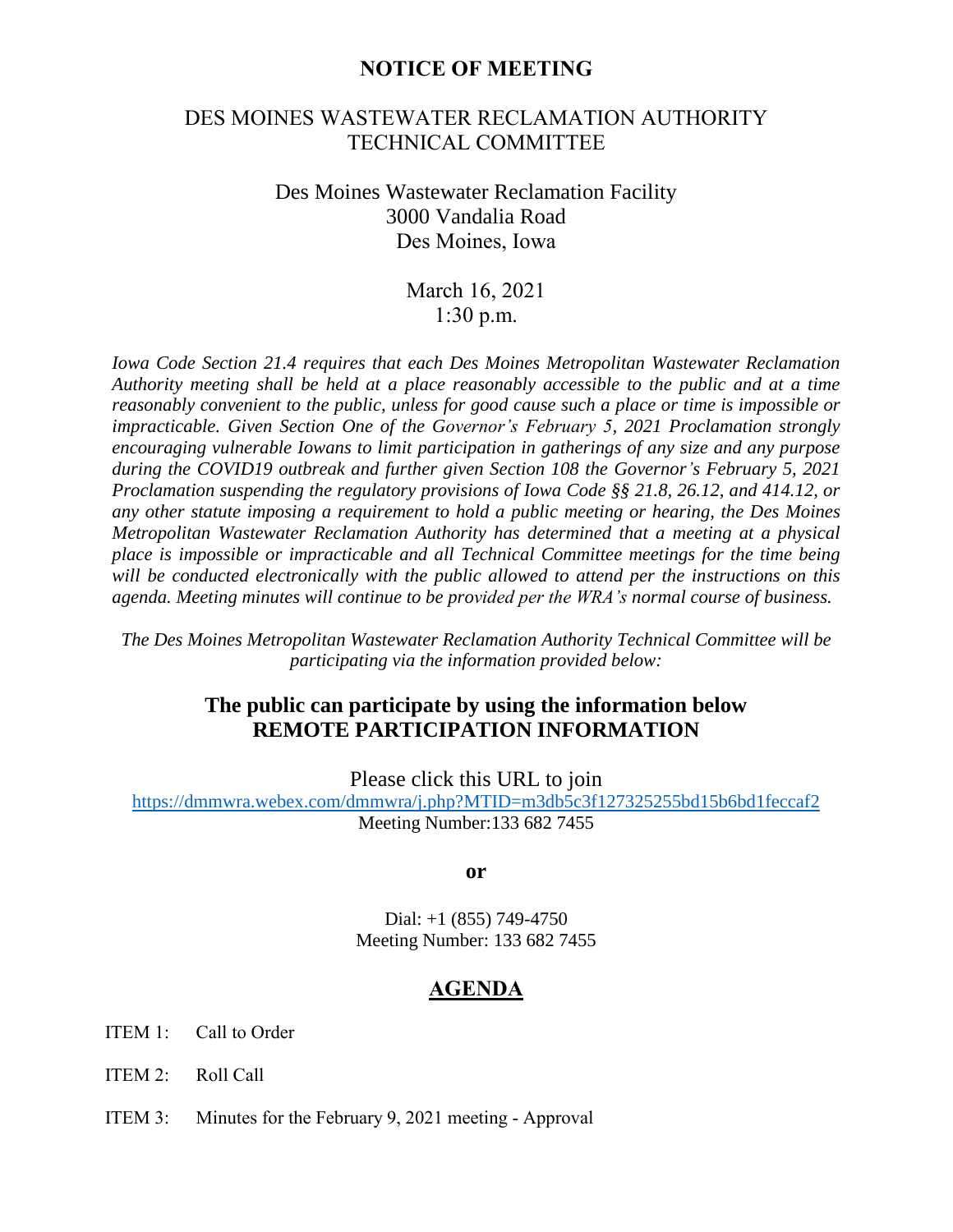- ITEM 4: WRF Digester Heat Exchanger Improvements Recommendation
- ITEM 5: Industrial Waste Ordinance Information
- ITEM 6: Contract Status Update Information
- ITEM 7: Other Business
- ITEM 8: Adjourn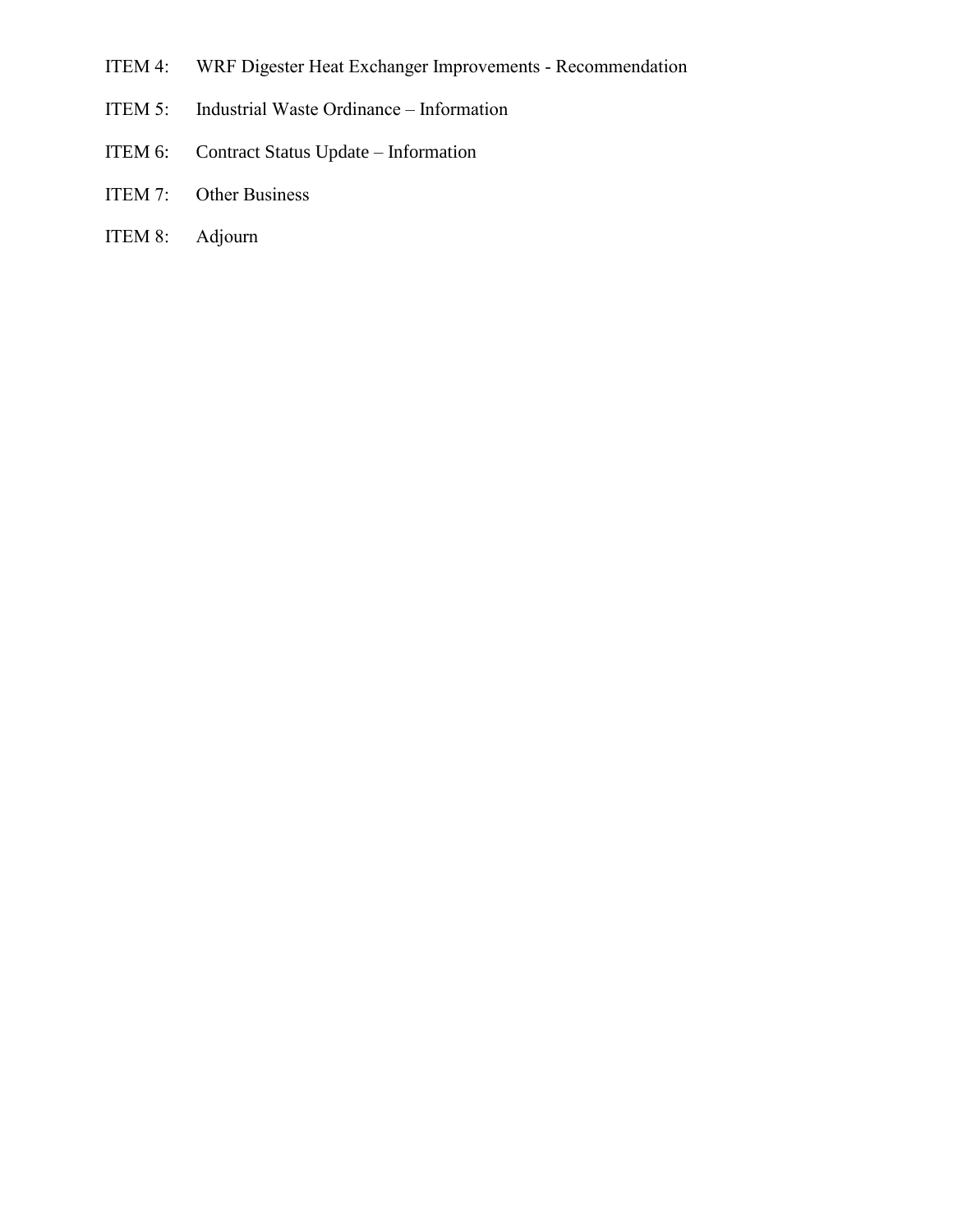## DES MOINES WASTEWATER RECLAMATION AUTHORITY TECHNICAL COMMITTEE

## Des Moines Wastewater Reclamation Facility 3000 Vandalia Road Des Moines, Iowa

## February 9, 2021 1:30 p.m.

*Iowa Code Section 21.4 requires that each Des Moines Metropolitan Wastewater Reclamation Authority meeting shall be held at a place reasonably accessible to the public and at a time reasonably convenient to the public, unless for good cause such a place or time is impossible or impracticable. Given Section One of the Governor's January 7, 2021 Proclamation strongly encouraging vulnerable Iowans to limit participation in gatherings of any size and any purpose during the COVID19 outbreak and further given Section 113 the Governor's January 7, 2021 Proclamation suspending the regulatory provisions of Iowa Code §§ 21.8, 26.12, and 414.12, or any other statute imposing a requirement to hold a public meeting or hearing, the Des Moines Metropolitan Wastewater Reclamation Authority has determined that a meeting at a physical place is impossible or impracticable and all Technical Committee meetings for the time being will be conducted electronically with the public allowed to attend per the instructions on this agenda. Meeting minutes will continue to be provided per the WRA's normal course of business.*

## **MINUTES**

## ITEM 1: Call to Order

Shane Kinsey, Committee Chair, called the meeting to order at 1:35 p.m.

## ITEM 2: Roll Call

Members in Attendance Don Clark, Ankeny\* Roger McFarland, Ankeny\* John Horton, Bondurant\* Jeff May, Clive\* Eugene Schmitt, Des Moines\* Shane Kinsey, Johnston\* Wayne Schwartz, Norwalk\* Gary Patterson, Pleasant Hill\* Bret VandeLune, Polk County\* John Larson, Urbandale Windsor Heights Sanitary District\* Tim Royer, Waukee\* Brian Hemesath, West Des Moines\* Larry Hare, WRF\*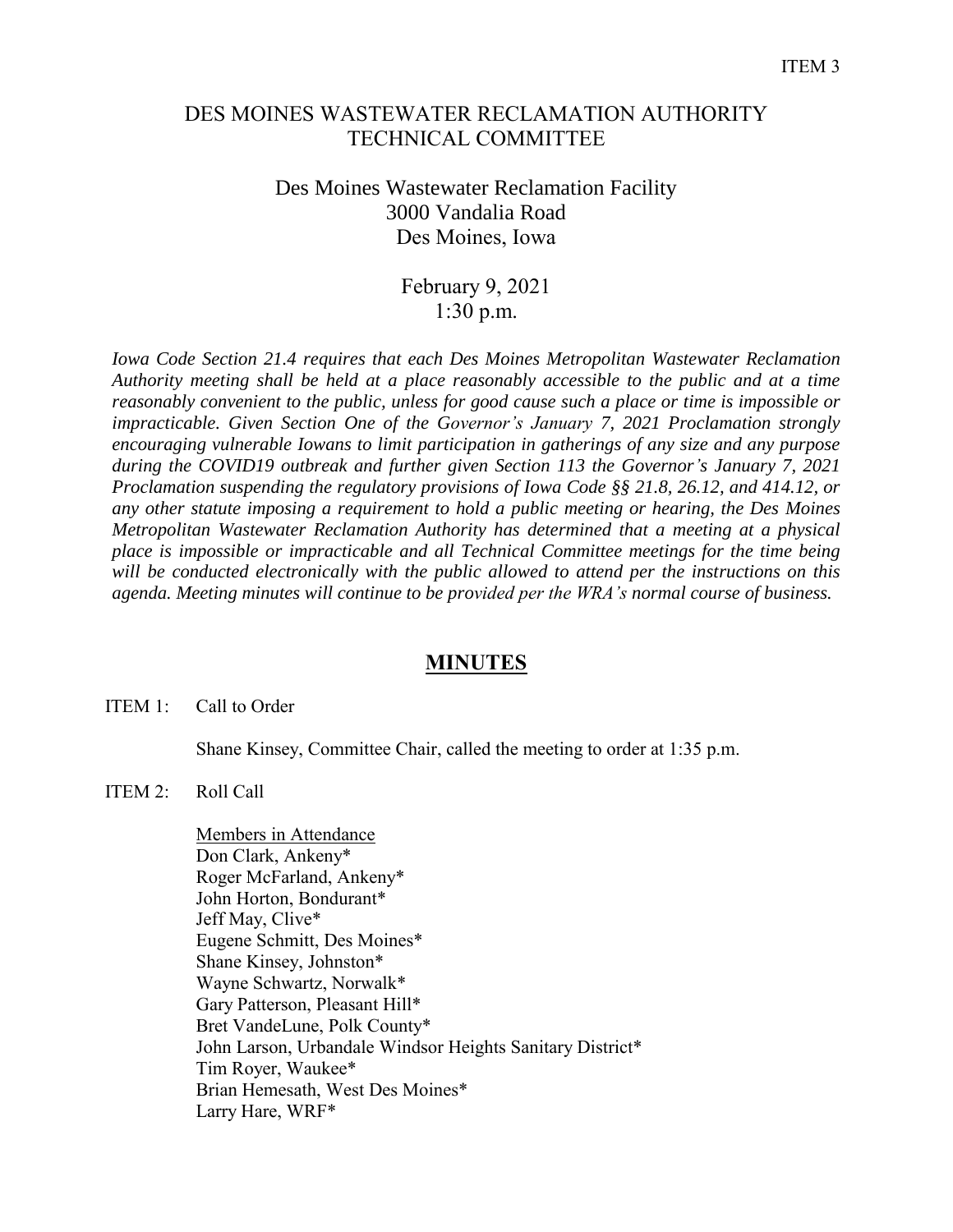Others in Attendance James Beck, Operating Contractor Scott Hutchens, Operating Contractor Roxane Vaughan, Operating Contractor Nick Carter, Operating Contractor Lindze Pogue, Operating Contractor Kyle Wilson, Operating Contractor\*

\* Participated in the meeting via telephone due to the fact that it was impractical or impossible to participate in the meeting in person.

ITEM 3: Minutes for the January 12, 2021 meeting - Approval

Tim Royer made a motion to approve the minutes for the January 12, 2021. Gary Patterson seconded the motion. All in favor. The motion passes.

ITEM 4: WRA Fiscal Year 2022 Capital Improvements Program and WRA Fiscal Year 2022 Operation & Maintenance Budget Summary - Discussion/Recommendation

> James Beck noted that there were no changes to the draft CIP that the committee saw last month and Roxane Vaughan gave an overview of the Operations and Maintenance budget summaries provided in the packet

> Brian Hemesath made a motion to for recommendation of the WRA Fiscal Year 2020 CIP and O&M Budget Summary. Tim Royer seconded that motion. All in favor. The motion passes.

ITEM 5: Industrial Waste Ordinance – Information

Larry Hare explained that the WRA completed 18 inspections in the month of January. There were 2 requests for exemptions due to physical constraint and both were approved.

ITEM 6: Contract Status Update – Information

James Beck noted that there have not been any major updates in this month's report.

ITEM 7: Other Business

Scott Hutchens added that there was an Executive Committee Meeting held on February 4, 2021 to discuss the Operating Contract and the expiration of the contract as of June 30, 2024. It has been decided by the Executive Committee to create an Organizational Assessment Committee at the February 16, 2021 Board meeting.

Scott Hutchens also detailed that the WRA's biogas project is doing well and that Staff will be meeting with a potential long-term buyer next week.

ITEM 8: Adjourn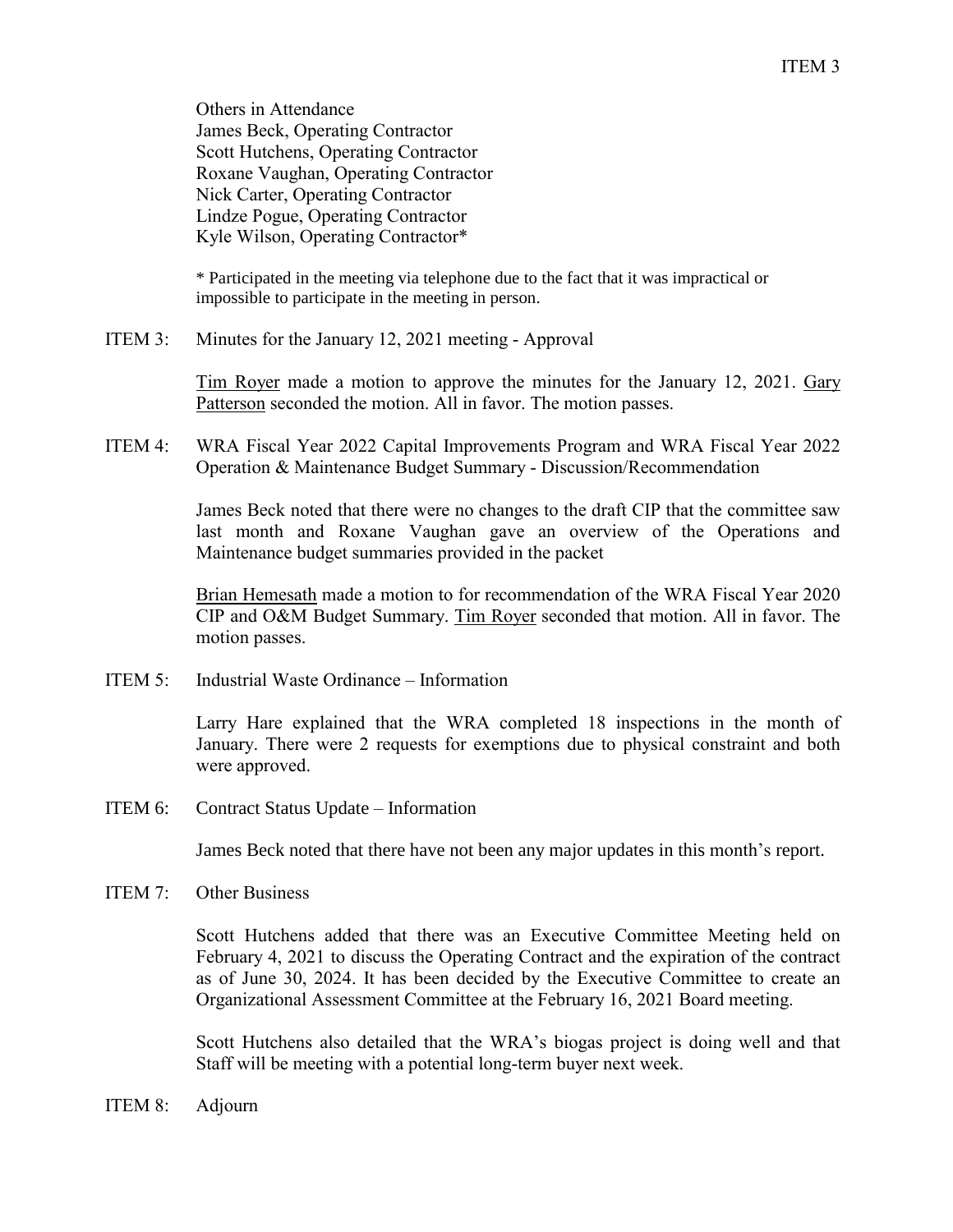Don Clark made a motion to adjourn. Jeff May seconded the motion. Meeting adjourned at 1:48 p.m.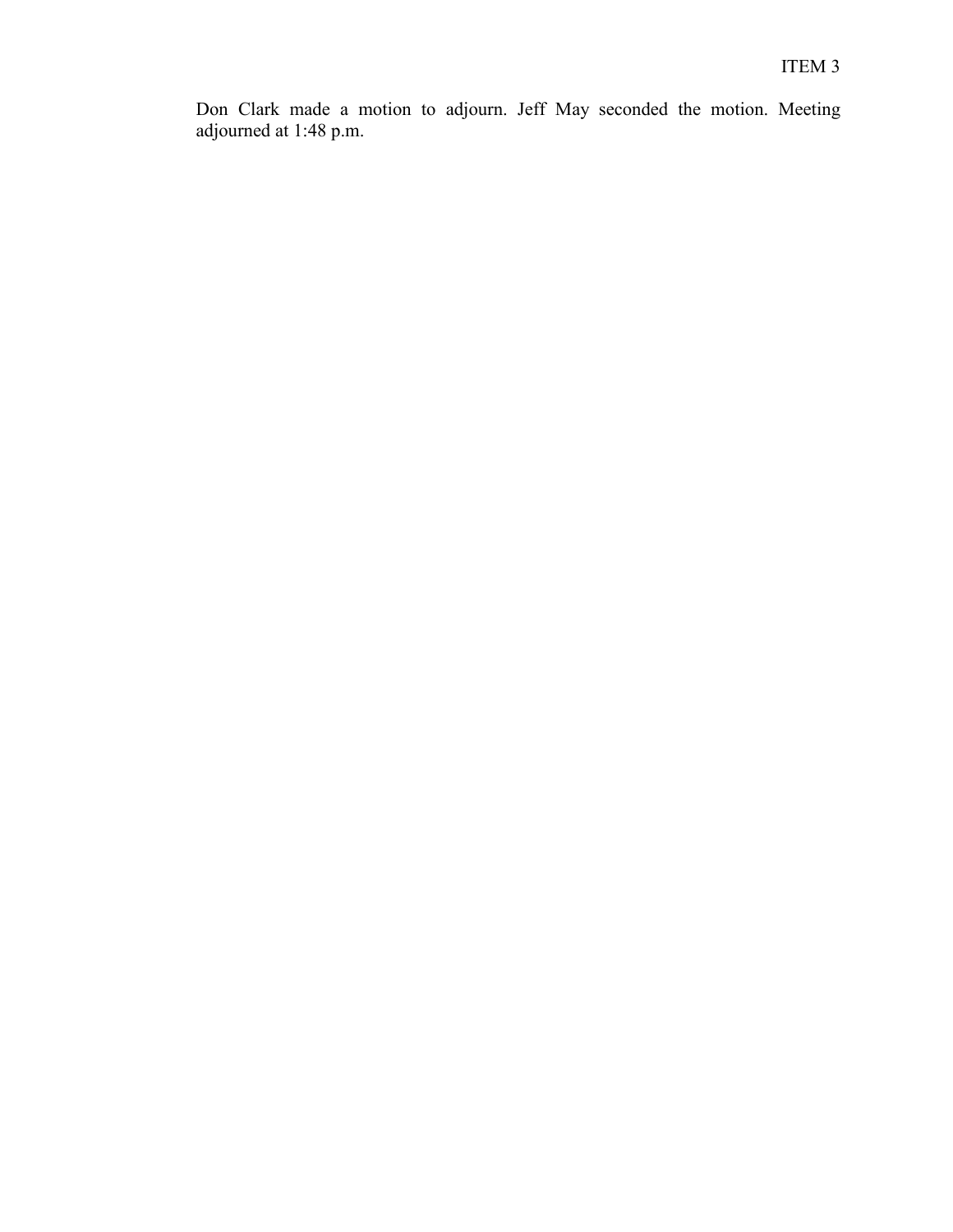# **MEMORANDUM**

March 9, 2021

To: WRA Technical Committee

From: Operating Contractor Staff

Re: WRF Digester Heat Exchanger Improvements – Project Recommendation

The WRA has three buildings which house digestion equipment for each of the six anaerobic digesters. During construction of the WRF Digester Improvements, two of the six digester heat exchangers were replaced due to their condition. The remaining four of the six digester heat exchangers were left for future replacement. At this time, the condition of the remaining four digester heat exchangers requires replacement as they are over 30 years old. The WRF Digester Heat Exchanger Improvements project includes removal and replacement of four digester sludge heat exchangers, sludge piping, hot water piping, valves, instruments, and other incidental items in Buildings 80-1, 80-2, and 80-3. The project is located at the Wastewater Reclamation Facility, 3000 Vandalia Road, Des Moines, Iowa.

The engineer's estimate for this project is \$926,000.00 and bids for the project are anticipated to be taken on Tuesday, April 6, 2021. The bids will then be presented to the WRA Technical Committee at the April 13, 2021 meeting for review and recommendation to the WRA Board for consideration at the April 20, 2021 meeting. The final completion date for the improvement is not later than January 31, 2022, and the project will be funded with Small CIP funds through project code (WR070).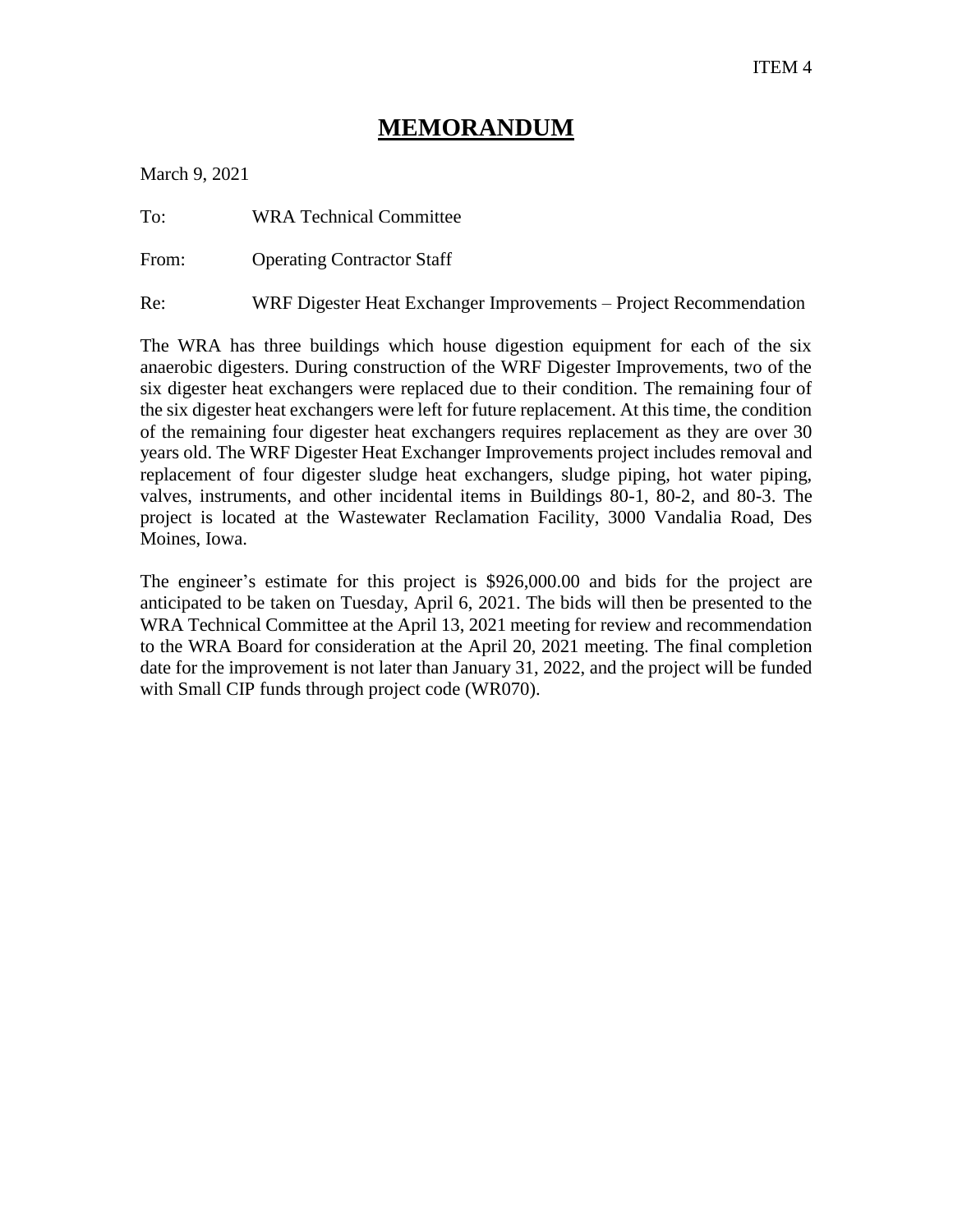# **Progress Report**

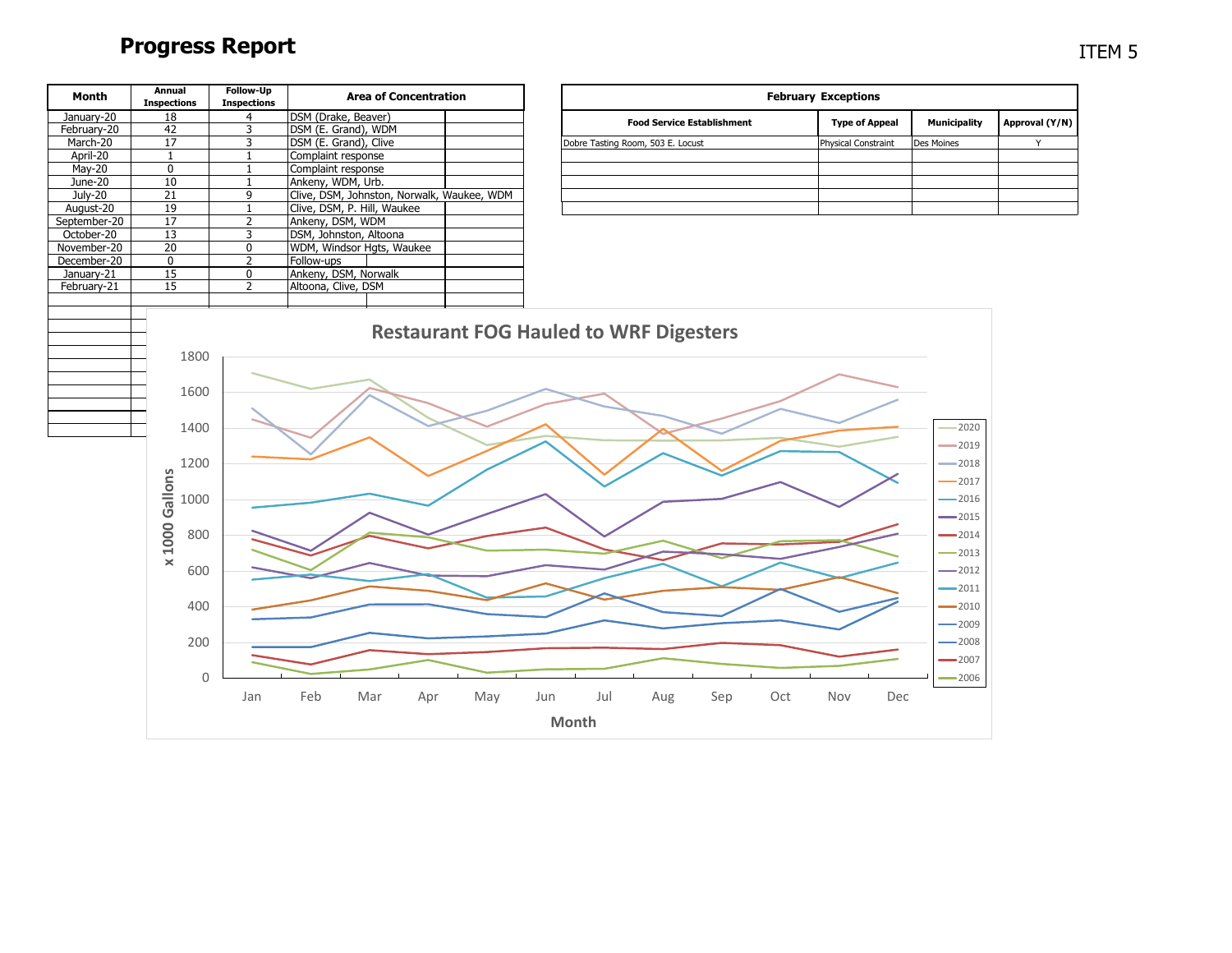### **MARCH 2021 ‐ WRA CONTRACT STATUS SHEET ‐ CONSULTANT CONTRACTS**

## ITEM 6

| <b>WRA Eastside Interceptor Gravity Sewer</b>                | (WR108) |                                                              | Consultant                                                                               |          | Veenstra & Kimm           |
|--------------------------------------------------------------|---------|--------------------------------------------------------------|------------------------------------------------------------------------------------------|----------|---------------------------|
|                                                              |         | Original Agreement                                           | Design Tasks                                                                             | \$       | 1,748,298.00              |
|                                                              |         | Original Agreement                                           | Right-of-Way Tasks                                                                       | \$       | 246,580.00                |
|                                                              |         | Supplemental Agreement No. 1                                 | <b>Construction Administration Tasks</b>                                                 | \$       | 2,144,985.00              |
|                                                              |         | Supplemental Agreement No. 2                                 | <b>Additional Design Tasks</b>                                                           | \$       | 78,494.00                 |
|                                                              |         | Supplemental Agreement No. 3                                 | Additional Design and Construction Tasks                                                 | \$       | 720,343.00                |
|                                                              |         | Supplemental Agreement No. 4                                 | <b>Additional Construction Tasks</b>                                                     | \$       | 169,774.00                |
|                                                              |         | Supplemental Agreement No. 5                                 | Additional Design and Construction Tasks<br>Completed to Date                            | \$<br>\$ | 28,161.00<br>5,106,223.37 |
|                                                              |         |                                                              | Percent Complete                                                                         |          | 99.4%                     |
| WRA Eastside Interceptor Force Main & Pump Station           | (WR108) |                                                              | Consultant                                                                               |          | <b>HR</b> Green           |
|                                                              |         |                                                              |                                                                                          |          |                           |
|                                                              |         | Original Agreement                                           | Design Tasks                                                                             | \$       | 1,155,000.00              |
|                                                              |         | Supplemental Agreement No. 1                                 | <b>Construction Administration Tasks</b>                                                 | \$       | 1,517,550.00              |
|                                                              |         | Supplemental Agreement No. 2<br>Supplemental Agreement No. 3 | Additional Tasks due to USACOE<br><b>Additional Construction Phase Services</b>          | \$<br>\$ | 77,000.00<br>95,000.00    |
|                                                              |         |                                                              | Completed to Date                                                                        | \$       | 2,786,376.91              |
|                                                              |         |                                                              | Percent Complete                                                                         |          | 98.0%                     |
|                                                              |         |                                                              |                                                                                          |          |                           |
| <b>WRA Eastside Interceptor Materials Testing</b>            | (WR108) |                                                              | Consultant                                                                               |          | <b>Team Services</b>      |
|                                                              |         | Original Agreement                                           | <b>Materials Testing</b>                                                                 | \$       | 54,999.52                 |
|                                                              |         |                                                              | Completed to Date                                                                        | \$       | 48,035.49                 |
|                                                              |         |                                                              | Percent Complete                                                                         |          | 87.3%                     |
| <b>WRF Grit Removal Improvements</b>                         | (WR111) |                                                              | Consultant                                                                               |          | <b>Fox Engineering</b>    |
|                                                              |         | Original Agreement                                           | <b>Evaluation Tasks</b>                                                                  | \$       | 249,000.00                |
|                                                              |         | Supplemental Agreement No. 1                                 | Design Tasks                                                                             | \$       | 890,000.00                |
|                                                              |         | Supplemental Agreement No. 2                                 | <b>Bidding and Construction Tasks</b>                                                    | \$       | 1,081,053.00              |
|                                                              |         |                                                              | Completed to Date                                                                        | \$       | 2,186,418.26              |
|                                                              |         |                                                              | Percent Complete                                                                         |          | 98.5%                     |
| <b>WRF Grit Removal - Special Inspection Services</b>        | (WR111) |                                                              | Consultant                                                                               |          | <b>Team Services</b>      |
|                                                              |         | Original Agreement                                           | <b>Special Inspection Services</b>                                                       | \$       | 16,875.02                 |
|                                                              |         |                                                              | Completed to Date                                                                        | \$       | 6,651.87                  |
|                                                              |         |                                                              | Percent Complete                                                                         |          | 39.4%                     |
| <b>WRA Biogas Conditioning &amp; Injection</b>               | (WR102) |                                                              | Consultant                                                                               |          | CDM Smith                 |
|                                                              |         |                                                              |                                                                                          |          | 750,000.00                |
|                                                              |         | Original Agreement<br>Supplemental Agreement No. 1           | <b>Evaluation and Design Tasks</b><br>Additional Design, Bidding, and Construction Tasks | \$<br>\$ | 1,753,512.00              |
|                                                              |         |                                                              | Completed to Date                                                                        | \$       | 2,499,373.10              |
|                                                              |         |                                                              | Percent Complete                                                                         |          | 99.8%                     |
| <b>WRA Biogas Conditioning Regulatory Assistance</b>         | (WR102) |                                                              | Consultant                                                                               |          | EcoEngineers              |
|                                                              |         |                                                              |                                                                                          |          |                           |
|                                                              |         | Original Agreement                                           | Regulatory Assistance and Contract Tasks<br>Completed to Date                            | \$<br>\$ | 166,985.00<br>164,354.03  |
|                                                              |         |                                                              | Percent Complete                                                                         |          | 98.4%                     |
| <b>WRA Biogas Conditioning - Special Inspection Services</b> | (WR102) |                                                              | Consultant                                                                               |          | Terracon                  |
|                                                              |         |                                                              |                                                                                          |          |                           |
|                                                              |         | Original Agreement                                           | Special Inspection Services                                                              | \$       | 15,992.00                 |
|                                                              |         |                                                              | Completed to Date<br>Percent Complete                                                    | \$       | 15,199.75<br>95.0%        |
|                                                              |         |                                                              |                                                                                          |          |                           |
| <b>WRA Biogas Conditioning - Welding Inspection Services</b> | (WR102) |                                                              | Consultant                                                                               |          | Olsson, Inc.              |
|                                                              |         | Original Agreement                                           | <b>Special Inspection Services</b>                                                       | \$       | 24,000.00                 |
|                                                              |         | Supplemental Agreement No. 1                                 | Additional Special Inspection Services                                                   | \$       | 5,000.00                  |
|                                                              |         |                                                              | Completed to Date<br>Percent Complete                                                    | \$       | 27,001.25<br>93.1%        |
|                                                              |         |                                                              |                                                                                          |          |                           |
| <b>WRA Ingersoll Run Outlet Sewer</b>                        | (WR088) |                                                              | Consultant                                                                               |          | Veenstra & Kimm           |
|                                                              |         | Original Agreement                                           | Design Tasks                                                                             | \$       | 724,064.00                |
|                                                              |         | Original Agreement                                           | Right-of-Way Tasks                                                                       | \$       | 84,860.00                 |
|                                                              |         |                                                              | Completed to Date                                                                        | \$       | 399,005.30                |
|                                                              |         |                                                              | Percent Complete                                                                         |          | 49.3%                     |
| <b>WRF Phosphorus Recovery Facility</b>                      | (WR112) |                                                              | Consultant                                                                               |          | <b>HDR</b> Engineering    |
|                                                              |         | Original Agreement                                           | Study and Design Tasks                                                                   | \$       | 1,684,245.00              |
|                                                              |         | Supplemental Agreement No. 1                                 | <b>Aeration Evaluation Tasks</b>                                                         | \$       | 66,800.00                 |
|                                                              |         |                                                              | Completed to Date                                                                        | \$       | 680,122.85                |
|                                                              |         |                                                              | Percent Complete                                                                         |          | 38.8%                     |
| <b>WRF Clarifier Improvements</b>                            | (WR115) |                                                              | Consultant                                                                               |          | <b>HDR Engineering</b>    |
|                                                              |         | Original Agreement                                           | Design Tasks                                                                             | \$       | 585,500.00                |
|                                                              |         | Supplemental Agreement No. 1                                 | <b>Additional Design Tasks</b>                                                           | \$       | 76,695.00                 |
|                                                              |         | Supplemental Agreement No. 2                                 | Additional Design, Bidding, and Construction Tasks                                       | \$       | 562,000.00                |
|                                                              |         |                                                              | Completed to Date                                                                        | \$       | 806,077.37                |
|                                                              |         |                                                              | Percent Complete                                                                         |          | 65.8%                     |
| <b>WRF Trickling Filter Removal</b>                          | (WR119) |                                                              | Consultant                                                                               |          | <b>HR</b> Green           |
|                                                              |         | Original Agreement                                           | Design and Bidding Tasks                                                                 | \$       | 98,200.00                 |
|                                                              |         | Supplemental Agreement No. 1                                 | Additional Design, Bidding, and Construction Tasks                                       | \$       | 95,500.00                 |
|                                                              |         | Supplemental Agreement No. 2                                 | <b>Additional Construction Tasks</b>                                                     | \$       | 34,453.58                 |
|                                                              |         | Supplemental Agreement No. 3                                 | Construction Tasks for Phase 2                                                           | \$       | 161,018.00                |
|                                                              |         |                                                              | Completed to Date                                                                        | \$       | 348,019.55                |
|                                                              |         |                                                              | Percent Complete                                                                         |          | 89.4%                     |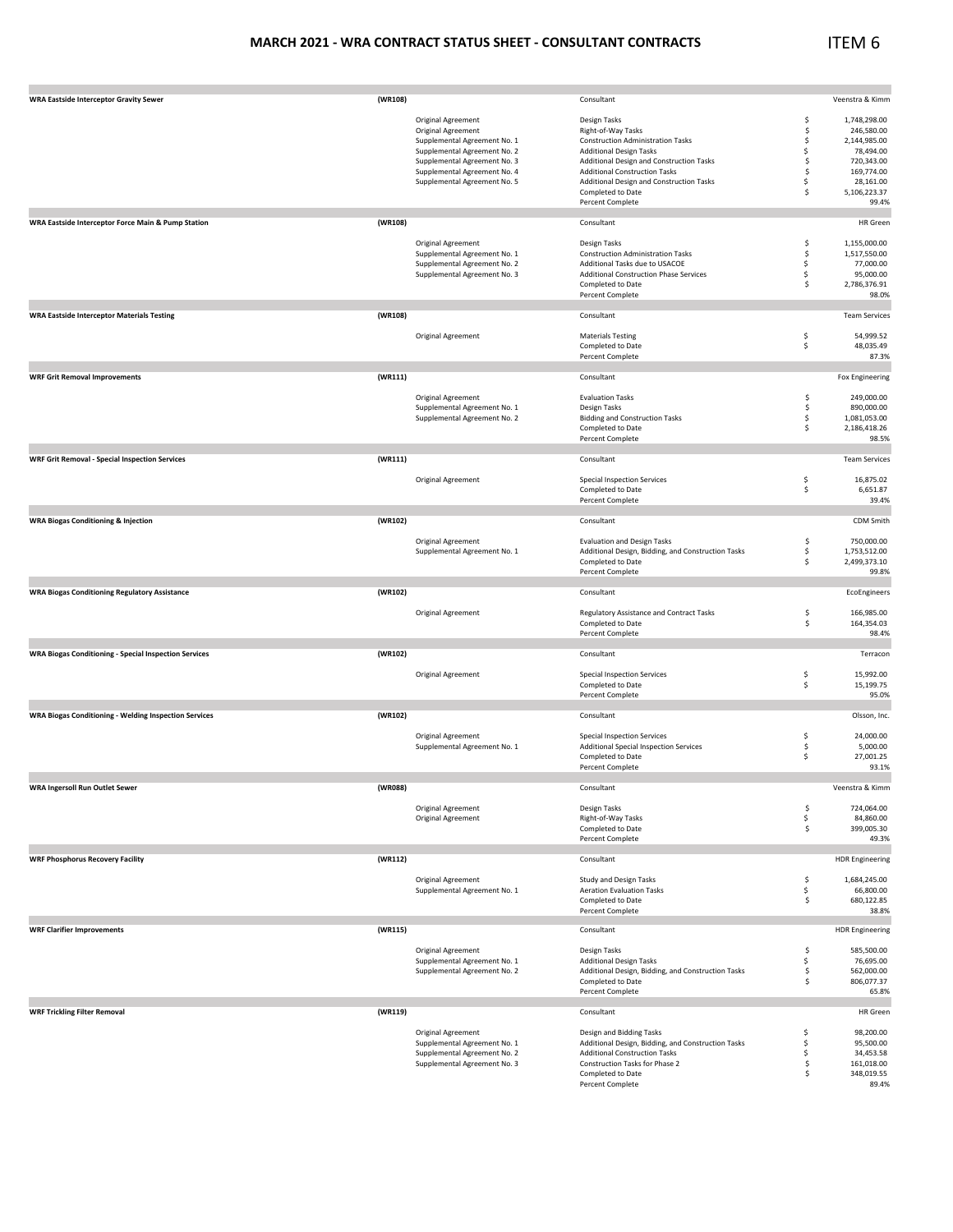### **MARCH 2021 ‐ WRA CONTRACT STATUS SHEET ‐ CONSULTANT CONTRACTS**

| WRA Sewer Lining Phase 1 and 2                                   | (WR113) |                                                              | Consultant                                                                                | Snyder & Associates       |
|------------------------------------------------------------------|---------|--------------------------------------------------------------|-------------------------------------------------------------------------------------------|---------------------------|
|                                                                  |         | Original Agreement                                           | Design Tasks<br>\$                                                                        | 154,900.00                |
|                                                                  |         |                                                              | \$<br><b>Construction Phase Tasks</b>                                                     | 486,500.00                |
|                                                                  |         |                                                              | Completed to Date<br>\$<br>Percent Complete                                               | 409,014.20<br>63.8%       |
|                                                                  |         |                                                              |                                                                                           |                           |
| WRA Sugar Creek Sponsored Project Improvements - Phase 1         | (WR117) |                                                              | Consultant                                                                                | Snyder & Associates       |
|                                                                  |         |                                                              |                                                                                           |                           |
|                                                                  |         | Original Agreement                                           | Design, ROW, Bidding, and Construction Tasks<br>\$<br>\$<br>Completed to Date             | 249,900.00<br>246,358.05  |
|                                                                  |         |                                                              | Percent Complete                                                                          | 98.6%                     |
|                                                                  |         |                                                              |                                                                                           |                           |
| WRA Fourmile Creek Streambank Stabilization Sponsored Project    | (WR109) |                                                              | Consultant                                                                                | Snyder & Associates       |
|                                                                  |         | Original Agreement                                           | Design, ROW, Bidding, and Construction Tasks<br>\$                                        | 220,950.00                |
|                                                                  |         | Supplemental Agreement No. 1                                 | \$<br>Additional Design and Construction Services                                         | 395,400.00                |
|                                                                  |         | Supplemental Agreement No. 2                                 | \$<br><b>Additional Design Services</b><br>Completed to Date<br>\$                        | 40,400.00<br>516,740.16   |
|                                                                  |         |                                                              | Percent Complete                                                                          | 78.7%                     |
|                                                                  |         |                                                              |                                                                                           |                           |
| <b>WRA Facility Planning Services FY 2020</b>                    | (WR069) |                                                              | Consultant                                                                                | Veenstra & Kimm           |
|                                                                  |         | Original Agreement                                           | \$<br><b>General Engineering Services</b>                                                 | 80,000.00                 |
|                                                                  |         |                                                              | Completed to Date<br>\$                                                                   | 75,576.66                 |
|                                                                  |         |                                                              | Percent Complete                                                                          | 94.5%                     |
| <b>WRA Material Testing Services</b>                             | (WR098) |                                                              | Consultant                                                                                | <b>Team Services</b>      |
|                                                                  |         |                                                              |                                                                                           |                           |
|                                                                  |         | Original Agreement                                           | <b>Materials Testing Services</b><br>\$                                                   | 40.750.00                 |
|                                                                  |         | Supplemental Agreement No. 1                                 | <b>Additional Materials Testing Services</b><br>\$<br>\$<br>Completed to Date             | 59,124.00<br>98,943.87    |
|                                                                  |         |                                                              | Percent Complete                                                                          | 99.1%                     |
|                                                                  |         |                                                              |                                                                                           |                           |
| <b>WRA Collection System Evaluation</b>                          | (WR091) |                                                              | Consultant                                                                                | Veenstra & Kimm           |
|                                                                  |         | Original Agreement                                           | \$<br><b>Evaluation Services</b>                                                          | 16,300.00                 |
|                                                                  |         |                                                              | \$<br>Completed to Date                                                                   | 13,654.00                 |
|                                                                  |         |                                                              | Percent Complete                                                                          | 83.8%                     |
| WRF Building 91 HVAC Improvements                                | (WR118) |                                                              | Consultant                                                                                | HR Green, Inc.            |
|                                                                  |         |                                                              |                                                                                           |                           |
|                                                                  |         | Original Agreement                                           | Design and Bidding Services<br>\$                                                         | 94,700.00                 |
|                                                                  |         | Supplemental Agreement No. 1                                 | \$<br><b>Construction Phase Services</b><br>Completed to Date<br>\$                       | 64,940.00<br>153,905.94   |
|                                                                  |         |                                                              | Percent Complete                                                                          | 96.4%                     |
|                                                                  |         |                                                              |                                                                                           |                           |
| <b>WRF Building 05 HVAC Improvements</b>                         | (WR118) |                                                              | Consultant                                                                                | HR Green, Inc.            |
|                                                                  |         | Original Agreement                                           | Design and Bidding Services<br>\$                                                         | 86,900.00                 |
|                                                                  |         | Supplemental Agreement No. 1                                 | <b>Construction Phase Services</b><br>\$                                                  | 82,950.00                 |
|                                                                  |         |                                                              | \$<br>Completed to Date<br>Percent Complete                                               | 126,142.48<br>74.3%       |
|                                                                  |         |                                                              |                                                                                           |                           |
| WRA West Des Moines Outfall Sheetpile Repairs                    | (WR120) |                                                              | Consultant                                                                                | Veenstra & Kimm           |
|                                                                  |         | Original Agreement                                           | \$<br>Design and Construction Services                                                    | 63,000.00                 |
|                                                                  |         |                                                              | \$<br>Completed to Date                                                                   | 55,390.79                 |
|                                                                  |         |                                                              | Percent Complete                                                                          | 87.9%                     |
|                                                                  | (WR122) |                                                              |                                                                                           | HR Green Inc.             |
| <b>WRA Birdland Pump Station Improvements</b>                    |         |                                                              | Consultant                                                                                |                           |
|                                                                  |         | Original Agreement                                           | Investigation and Conceptual Design<br>\$                                                 | 175,000.00                |
|                                                                  |         |                                                              | \$<br>Completed to Date                                                                   | 94,313.50                 |
|                                                                  |         |                                                              | Percent Complete                                                                          | 53.9%                     |
| <b>WRF Site Access and Security Improvements</b>                 | (WR121) |                                                              | Consultant                                                                                | <b>HDR Engineering</b>    |
|                                                                  |         |                                                              |                                                                                           |                           |
|                                                                  |         | Original Agreement                                           | \$<br>Design<br>\$<br>Completed to Date                                                   | 504,650.00<br>235,684.69  |
|                                                                  |         |                                                              | Percent Complete                                                                          | 46.7%                     |
|                                                                  |         |                                                              |                                                                                           |                           |
| <b>WRF Flood Improvements</b>                                    | (WR105) |                                                              | Consultant                                                                                | <b>HDR Engineering</b>    |
|                                                                  |         | Original Agreement                                           | Alternatives Development<br>\$                                                            | 212,354.00                |
|                                                                  |         | Supplemental Agreement No. 1                                 | \$<br><b>Design Services</b>                                                              | 776,700.00                |
|                                                                  |         | Supplemental Agreement No. 2<br>Supplemental Agreement No. 3 | \$<br><b>Additional Design Services</b><br><b>Bidding and Construction Services</b><br>\$ | 99,947.00<br>1,089,362.00 |
|                                                                  |         |                                                              | Completed to Date<br>\$                                                                   | 1,310,255.74              |
|                                                                  |         |                                                              | Percent Complete                                                                          | 60.1%                     |
| <b>WRA Flow Monitoring System Evaluation</b>                     | (WR091) |                                                              | Consultant                                                                                | Veenstra & Kimm           |
|                                                                  |         |                                                              |                                                                                           |                           |
|                                                                  |         | Original Agreement                                           | \$<br>Study                                                                               | 25,506.00                 |
|                                                                  |         |                                                              | Completed to Date<br>\$<br>Percent Complete                                               | 14,116.00<br>55.3%        |
|                                                                  |         |                                                              |                                                                                           |                           |
| WRA Southern Tier Interceptor, Phase 10, Segment 24              | (WR107) |                                                              | Consultant                                                                                | Veenstra & Kimm           |
|                                                                  |         | Original Agreement                                           | Design, Right-of-Way, and Construction Services                                           | 247,000.00                |
|                                                                  |         |                                                              | \$<br>\$<br>Completed to Date                                                             | 42,803.32                 |
|                                                                  |         |                                                              | Percent Complete                                                                          | 17.3%                     |
|                                                                  | (WR115) |                                                              |                                                                                           |                           |
| WRF Clarifier Phase 1 Improvements - Special Inspection Services |         |                                                              | Consultant                                                                                | Terracon                  |
|                                                                  |         |                                                              |                                                                                           |                           |
|                                                                  |         | Original Agreement                                           | \$<br>Special Inspections                                                                 | 20,000.00                 |
|                                                                  |         |                                                              | \$<br>Completed to Date<br>Percent Complete                                               | 0.0%                      |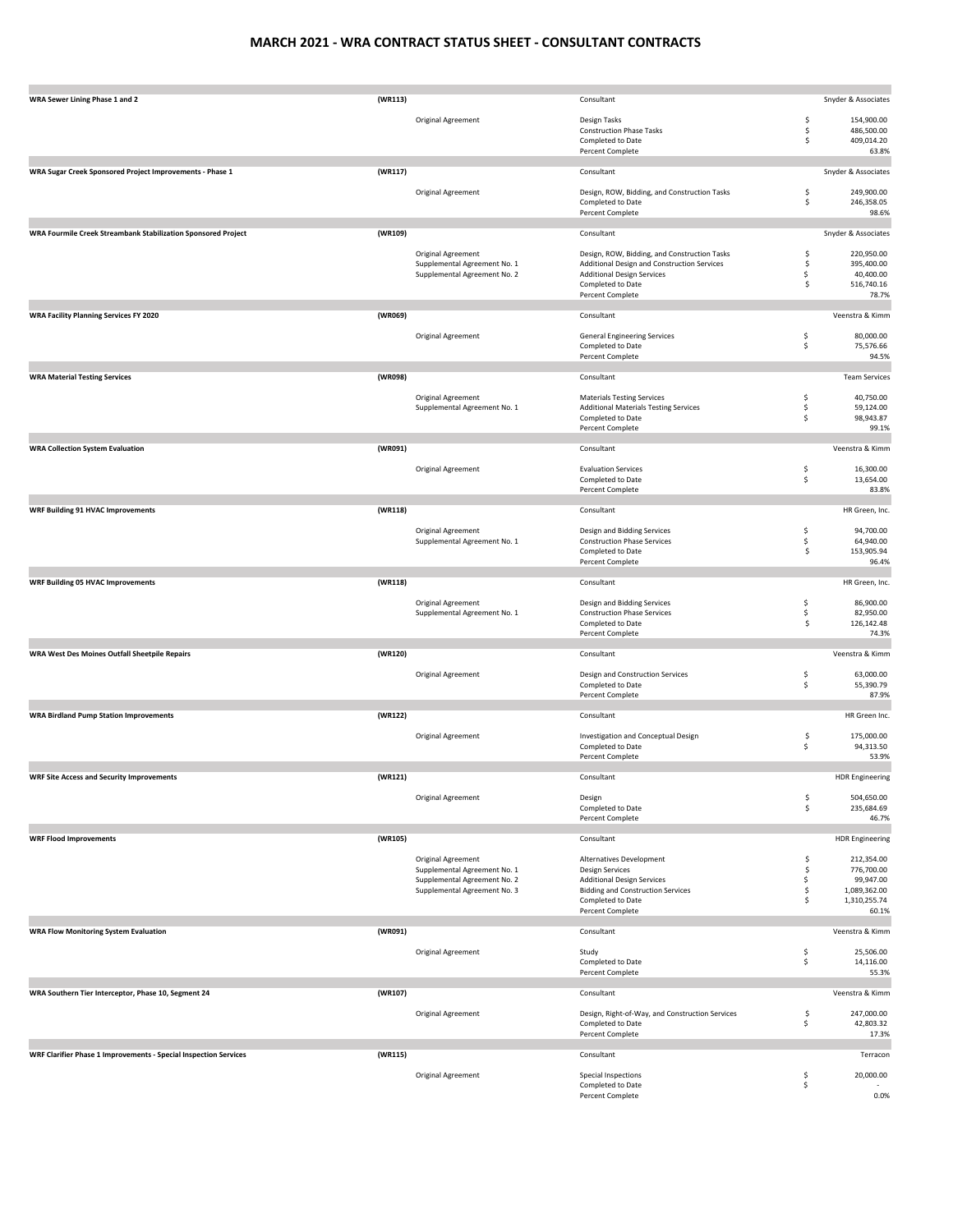### **MARCH 2021 ‐ WRA CONTRACT STATUS SHEET ‐ CONSULTANT CONTRACTS**

| <b>WRF Flood Improvements - Special Inspection Services</b>         | (WR105) |                           | Consultant                                                            |          | Terracon                        |
|---------------------------------------------------------------------|---------|---------------------------|-----------------------------------------------------------------------|----------|---------------------------------|
|                                                                     |         | Original Agreement        | Special Inspections<br>Completed to Date<br>Percent Complete          | \$<br>\$ | 30,000.00<br>9,726.25<br>32.4%  |
|                                                                     |         |                           |                                                                       |          |                                 |
| WRF Trickling Filter Removal, Phase 2 - Special Inspection Services | (WR119) |                           | Consultant                                                            |          | Terracon                        |
|                                                                     |         | <b>Original Agreement</b> | Special Inspections<br>Completed to Date<br>Percent Complete          | \$<br>\$ | 45,000.00<br>32,012.80<br>71.1% |
| <b>WRF Digester No. 3 Structural Evaluation</b>                     | (WR074) |                           | Consultant                                                            |          |                                 |
|                                                                     |         |                           |                                                                       |          | <b>HDR Engineering</b>          |
|                                                                     |         | Original Agreement        | <b>Structural Evaluation</b><br>Completed to Date<br>Percent Complete | \$<br>\$ | 24,071.00<br>10,246.49<br>42.6% |
| WRF Air Permitting Assistance Fiscal Yer 2021-2022                  | (WR069) |                           | Consultant                                                            |          | <b>Trinity Consultants</b>      |
|                                                                     |         |                           |                                                                       |          |                                 |
|                                                                     |         | Original Agreement        | Air Permitting Assistance                                             | \$       | 75,000.00                       |
|                                                                     |         |                           | Completed to Date<br>Percent Complete                                 | \$       | 22,260.02<br>29.7%              |
|                                                                     |         |                           |                                                                       |          |                                 |
| WRF Engineering Assistance Fiscal Year 2021-2022                    | (WR116) |                           | Consultant                                                            |          | <b>HR</b> Green                 |
|                                                                     |         | Original Agreement        | Multi-Disipline Engineering Assistance                                | \$       | 95,000.00                       |
|                                                                     |         |                           | Completed to Date                                                     | \$       | 21,118.55                       |
|                                                                     |         |                           | Percent Complete                                                      |          | 22.2%                           |
| <b>WRA Industrial Rate Study 2020</b>                               | (WR091) |                           | Consultant                                                            |          | Black & Veatch                  |
|                                                                     |         |                           |                                                                       |          |                                 |
|                                                                     |         | Original Agreement        | <b>Industiral Rate Study</b><br>Completed to Date                     | \$<br>\$ | 98,810.00<br>15,804.25          |
|                                                                     |         |                           | Percent Complete                                                      |          | 16.0%                           |
| <b>WRF Building 05 Raw Pump Study</b>                               | (WR091) |                           | Consultant                                                            |          | <b>HDR Engineering</b>          |
|                                                                     |         |                           |                                                                       |          |                                 |
|                                                                     |         | Original Agreement        | Main Pump Study                                                       | \$       | 69,715.00                       |
|                                                                     |         |                           | Completed to Date<br>Percent Complete                                 | \$       | 0.0%                            |
|                                                                     |         |                           |                                                                       |          |                                 |
| <b>WRF Blended Sludge Mixer Improvements</b>                        | (WR110) |                           | Consultant                                                            |          | <b>HR</b> Green                 |
|                                                                     |         | Original Agreement        | Design and Bidding Services                                           | \$       | 77,715.00                       |
|                                                                     |         |                           | Completed to Date                                                     | \$       |                                 |
|                                                                     |         |                           | Percent Complete                                                      |          | 0.0%                            |
| <b>WRA General Facility Planning Services</b>                       | (WR069) |                           | Consultant                                                            |          | Veenstra & Kimm                 |
|                                                                     |         | Original Agreement        | Design and Bidding Services                                           | \$       | 90,000.00                       |
|                                                                     |         |                           | Completed to Date                                                     | \$       |                                 |
|                                                                     |         |                           | Percent Complete                                                      |          | 0.0%                            |
| WRA Renewable Natural Gas Offtake Assistance                        | (WR102) |                           | Consultant                                                            |          | EcoEngineers                    |
|                                                                     |         |                           |                                                                       |          |                                 |
|                                                                     |         | Original Agreement        | Design and Bidding Services                                           | \$       | 75,000.00                       |
|                                                                     |         |                           | Completed to Date<br>Percent Complete                                 | \$       | 0.0%                            |
|                                                                     |         |                           |                                                                       |          |                                 |
| <b>WRF Aeration Basin Sensor Improvements</b>                       | (WR068) |                           | Consultant                                                            |          | <b>HR</b> Green                 |
|                                                                     |         | Original Agreement        | Design and Bidding Services                                           | \$       | 78,000.00                       |
|                                                                     |         |                           | Completed to Date<br>Percent Complete                                 | \$       | 0.0%                            |
|                                                                     |         |                           |                                                                       |          |                                 |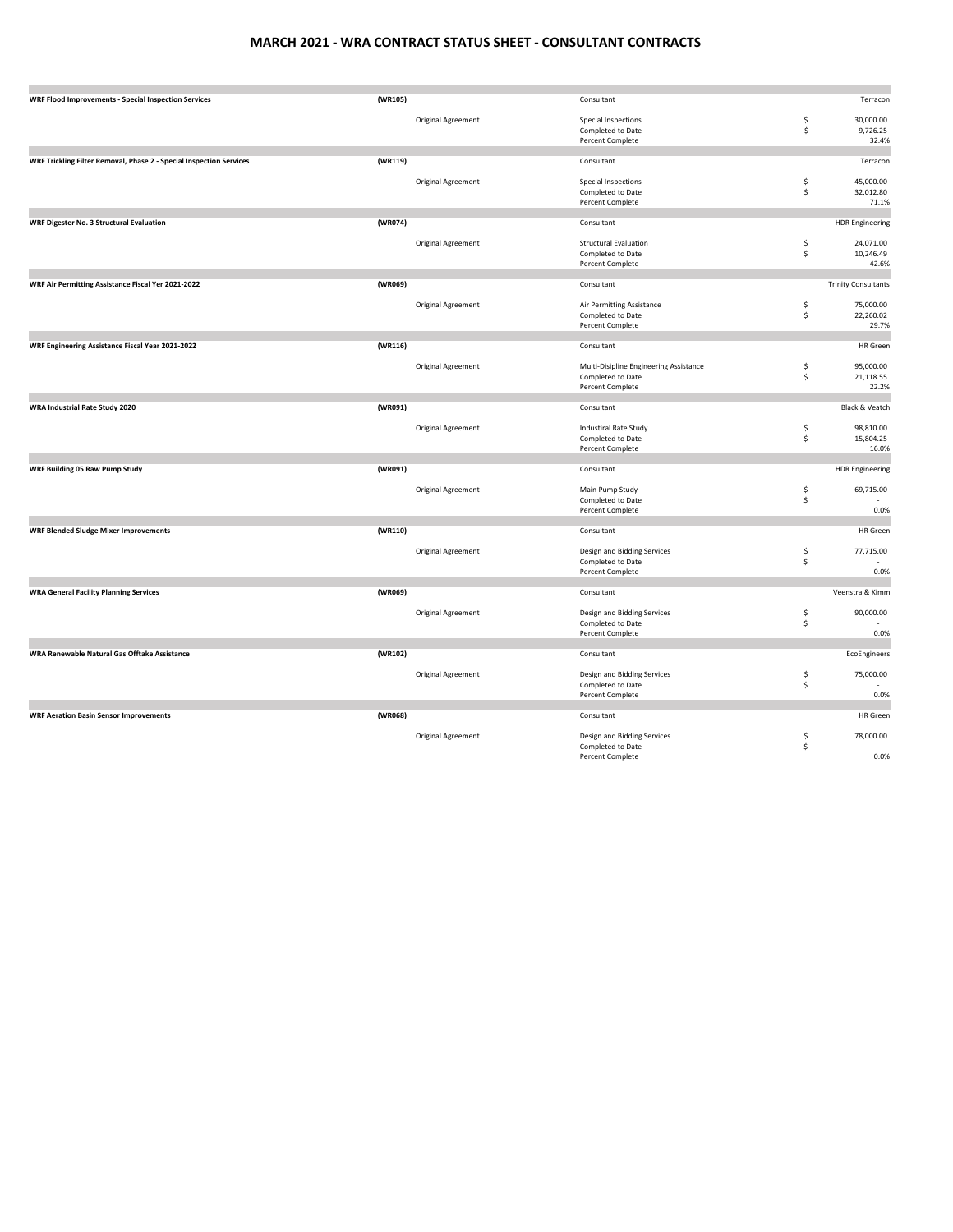# **MARCH 2021 ‐ WRA CONTRACT STATUS SHEET ‐ CONSTRUCTION CONTRACTS**

| WRA Eastside Interceptor, Phase 27, Segment 3<br>(WR108)                                                                                                                                                                       | <b>General Contractor</b> | SM Hentges & Sons                     |
|--------------------------------------------------------------------------------------------------------------------------------------------------------------------------------------------------------------------------------|---------------------------|---------------------------------------|
| The improvement includes construction of sanitary sewer, storm sewer, water main and paving, including all labor, materials and equipment necessary for excavation and backfill of approximately 4,720 feet of 66-inch sanitar | <b>Contract Amount</b>    | \$8,836,811.51                        |
| construction, manholes, special structures, storm sewer, water main, paving removal and replacement, traffic control, erosion control and miscellaneous associated work, including cleanup located on East 22nd Street from Lo |                           | \$123,650.41                          |
| 22nd Street and East 22nd Street from Walnut Street to Ankeny Avenue in Des Moines, Iowa                                                                                                                                       | Completed to Date         | \$8,689,718.98                        |
|                                                                                                                                                                                                                                | <b>Percent Complete</b>   | 97.0%                                 |
|                                                                                                                                                                                                                                |                           |                                       |
| WRA Eastside Interceptor, Phase 27, Segment 5<br>(WR108)                                                                                                                                                                       | <b>General Contractor</b> | SM Hentges & Sons                     |
| The improvement includes construction of sanitary sewer, storm sewer, water main and paving, including all labor, materials and equipment necessary for excavation and backfill of approximately 7,124 feet of 54-inch through | <b>Contract Amount</b>    | \$13,165,520.62                       |
| inch sanitary sewer in trenchless construction, manholes, special structures, storm sewer, water main, paving removal and replacement, traffic control, erosion control and miscellaneous associated work, including cleanup l |                           | \$1,303,967.31                        |
|                                                                                                                                                                                                                                |                           | \$13,737,827.69                       |
| from Wayne Street to E. 16th Street, E. 16th Street from Cleveland Avenue to E. Washington Avenue, E. Washington Avenue, E. Washington Avenue from E. 16th Street to York Street from E. Washington Avenue to E. Jefferson Ave | Completed to Date         |                                       |
| Des Moines, Iowa                                                                                                                                                                                                               | Percent Complete          | 94.9%                                 |
| WRA Eastside Interceptor, Phase 27, Segment 8<br>(WR108)                                                                                                                                                                       | <b>General Contractor</b> | <b>Story Construction</b>             |
| The improvement includes all labor, materials and equipment for the construction of improvements for a high flow pump station, screen building, valve vault and modifications to the existing equalization basin and Westside  | <b>Contract Amount</b>    | \$14,195,000.00                       |
| demolition, excavation, dewatering, foundation systems, cast-in-place concrete, structure and building construction, equipment installation, process piping, mechanical, electrical and controls, rehabilitation and miscellan |                           | \$168,289.00                          |
| Moines, Iowa                                                                                                                                                                                                                   | Completed to Date         | \$13,840,327.63                       |
|                                                                                                                                                                                                                                | <b>Percent Complete</b>   | 96.4%                                 |
|                                                                                                                                                                                                                                |                           |                                       |
| (WR102)<br>WRA Biogas Conditioning & Injection Improvements                                                                                                                                                                    | <b>General Contractor</b> | <b>Shank Constructors</b>             |
| The improvement includes infrastructure modifications to the existing digester gas system, including installation of a pressure swing adsorption (PSA) system in existing Building 75 to purify the digester gas and equipment |                           | \$15,036,400.00                       |
| Also includes building improvements to meet current code requirements, piping, gas conditioning equipment, HVAC and electrical improvements, including all necessary materials, equipment, labor, miscellaneous associated wor |                           | \$555,788.00                          |
| Vandalia Road, Des Moines, Iowa                                                                                                                                                                                                | Completed to Date         | \$15,335,253.00                       |
|                                                                                                                                                                                                                                | <b>Percent Complete</b>   | 98.4%                                 |
|                                                                                                                                                                                                                                |                           |                                       |
| WRF Grit Removal Improvements<br>(WR111)                                                                                                                                                                                       | <b>General Contractor</b> |                                       |
|                                                                                                                                                                                                                                |                           | Dean Snyder Construction              |
| The improvement includes infrastructure modifications to the existing grit removal system, including phased demolition of the existing aerated grit removal tanks, modifications to existing buildings No. 12 and No. 14 and c |                           | \$12,515,000.00                       |
| and 14 include removal and replacement of existing grit washing and handling equipment, pipe work and blower installation. The new building 10 work includes installation of a primary influent bypass channel, stacked tray g | Change Orders to Date     | \$911,082.68                          |
| conveyance piping, site work, and utility relocation. All areas will include HVAC, plumbing and electrical improvements, including all necessary materials, equipment, labor, miscellaneous associated work, and cleanup locat | Completed to Date         | \$10.013.244.30                       |
| Moines, Iowa                                                                                                                                                                                                                   | <b>Percent Complete</b>   | 74.6%                                 |
|                                                                                                                                                                                                                                |                           |                                       |
| WRA Four Mile Creek Improvements - North of Euclid<br>(WR109)                                                                                                                                                                  | General Contracto         | <b>RW Excavating Solutions</b>        |
| The improvement includes restoration and stabilization of approximately 4,800 feet of streambank including earthwork, stone rip-rap, seeding, erosion control, pedestrian trail segment removal/replacement, surface restorati | <b>Contract Amount</b>    | \$929,949.00                          |
| associated work, and cleanup located along Fourmile Creek, north of Euclid Avenue, Des Moines, Iowa                                                                                                                            | Change Orders to Date     | $-$124,209.74$                        |
|                                                                                                                                                                                                                                | Completed to Date         | \$787,183.38                          |
|                                                                                                                                                                                                                                | <b>Percent Complete</b>   | 97.7%                                 |
| <b>WRA Sewer Lining - Phase 1</b><br>(WR113)                                                                                                                                                                                   | <b>General Contractor</b> | Spiniello Companies                   |
|                                                                                                                                                                                                                                |                           |                                       |
| The improvement includes two divisions of work. Division I work includes approximately 3,936 linear feet of sewer and is located from S.E. 1st Street parallel to the Raccoon River to just west of S.W. 9th Street. Division  |                           | \$7,863,300.00                        |
| west paralleling the Raccoon River from the begin point of Division I near S.W. 9th Street to the last sewer structure before the sewer alignment orientation changes north near S.W. 16th Street. Work consists of trenchless |                           | \$37,138.79                           |
| (RCP), trenchless sanitary sewer structure rehabilitation, sewage bypass, sewer cleaning and debris disposal, visual inspection, replacement of aluminum hatches and sluice gates, traffic control, surface restoration, and o | Completed to Date         | \$7.618.087.34                        |
|                                                                                                                                                                                                                                | Percent Complete          | 96.4%                                 |
| WRA Sugar Creek Sponsored Project Improvements - Phase 1<br>(WR117)                                                                                                                                                            | <b>General Contractor</b> | <b>RW Excavating, LC</b>              |
| The improvement includes restoration and stabilization of approximately 3,300 feet of streambank including earthwork, stone rip-rap, seeding, erosion control, storm sewer adjustments, surface restoration, and necessary mat |                           | \$1,973,926.00                        |
| all in accordance with the contract document. The project is located along Sugar Creek between Booneville Road and Stagecoach Road in West Des Moines, Iowa                                                                    | Change Orders to Date     | \$0.00                                |
|                                                                                                                                                                                                                                | Completed to Date         | \$1,626,209.75                        |
|                                                                                                                                                                                                                                | Percent Complete          | 82.4%                                 |
|                                                                                                                                                                                                                                |                           |                                       |
| (WR119)<br><b>WRF Trickling Filter Removal - Phase 2</b>                                                                                                                                                                       | <b>General Contractor</b> | S.M. Hentges & Sons                   |
| The improvement includes phased partial removal of three existing trickling filters, rock filter media, and associated piping and utilities, sitework grading, removal and replacement of a packaged sanitary sewer lift stati | <b>Contract Amount</b>    | \$1,349,810.00                        |
| miscellaneous associated work, and cleanup.                                                                                                                                                                                    | Change Orders to Date     | \$29,787.91                           |
|                                                                                                                                                                                                                                | Completed to Date         | \$1,275,797.54                        |
|                                                                                                                                                                                                                                | <b>Percent Complete</b>   | 92.5%                                 |
|                                                                                                                                                                                                                                |                           |                                       |
| <b>WRF Building 91 HVAC Improvements</b><br>(WR118)                                                                                                                                                                            | General Contractor        | Central Iowa Mechanical               |
| The improvement includes modifications and replacement of existing HVAC air handling units, condensers, controls and related accessories in the Administration Building Number 91, and other incidental items; all in accordan | <b>Contract Amount</b>    | \$709,450.00                          |
|                                                                                                                                                                                                                                | Change Orders to Date     | \$111,541.00                          |
|                                                                                                                                                                                                                                | Completed to Date         | \$755,912.27                          |
|                                                                                                                                                                                                                                | <b>Percent Complete</b>   | 92.1%                                 |
|                                                                                                                                                                                                                                |                           |                                       |
| <b>WRF Clarifier Improvements - Phase 1</b><br>(WR118)                                                                                                                                                                         | <b>General Contractor</b> | <b>Williams Brothers Construction</b> |
| The improvement includes phased removal and replacement of six primary clarifier mechanisms and rehabilitation of Primary Sludge Pump Buildings No. 20 and 21, including new pumps, piping, HVAC, electrical, controls and ass |                           | \$9,330,000.00                        |
| and removal and replacement of HVAC equipment and primary scum pump controls for Primary Scum Pump Station Buildings No. 26, 27 and 28 are also included. All areas will include HVAC, plumbing and electrical improvements, i |                           | \$253,813.00                          |
| associated work, and cleanup; all in accordance with the contract documents.                                                                                                                                                   | Completed to Date         | \$739,376.01                          |
|                                                                                                                                                                                                                                | Percent Complete          | 7.7%                                  |
|                                                                                                                                                                                                                                |                           |                                       |

### **WRF Trickling Filter Removal - Phase 2**

### **WRF Grit Removal Improvements**

### **WRA Sewer Lining - Phase 1**